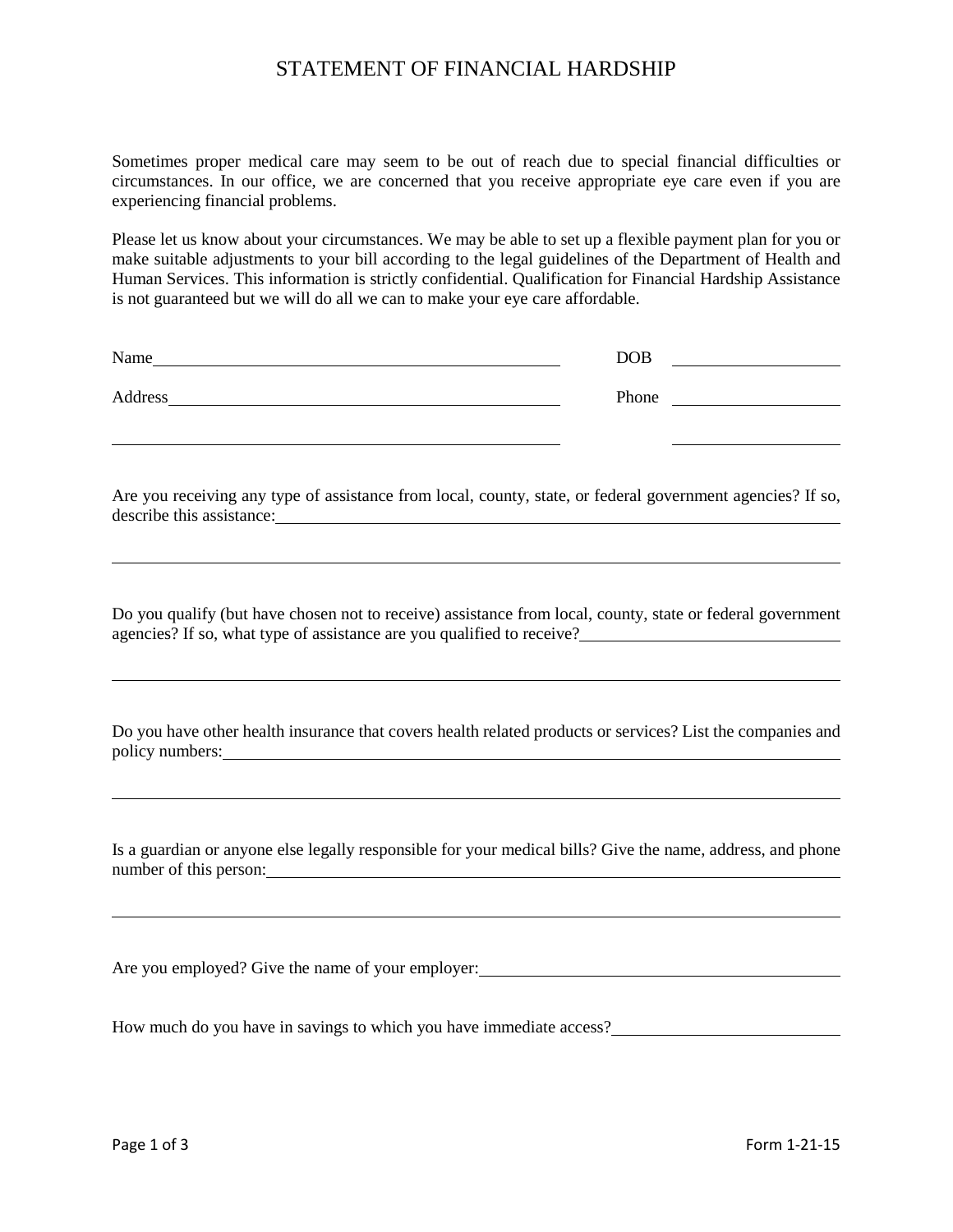## STATEMENT OF FINANCIAL HARDSHIP

| How many live in your household? | <u> 1980 - Johann John Stone, market fan it ferstjer fan it ferstjer fan it ferstjer fan it ferstjer fan it fers</u>                                                                                                           |
|----------------------------------|--------------------------------------------------------------------------------------------------------------------------------------------------------------------------------------------------------------------------------|
|                                  | Is there anyone in your household under the age of 19, that you are financially responsible for? Y<br>N                                                                                                                        |
|                                  | If yes, how many are under the age of 19 in your household?                                                                                                                                                                    |
|                                  | What is your monthly net income for your household: _____________________________                                                                                                                                              |
|                                  | What are your monthly expenses: Rent or House Payment: 1997 1998                                                                                                                                                               |
|                                  | Utilities: Note and the contract of the contract of the contract of the contract of the contract of the contract of the contract of the contract of the contract of the contract of the contract of the contract of the contra |
|                                  | Car Payment: 1997 - 1997 - 1998 - 1999 - 1999 - 1999 - 1999 - 1999 - 1999 - 1999 - 1999 - 1999 - 1999 - 1999 -                                                                                                                 |
|                                  |                                                                                                                                                                                                                                |
|                                  | Food: Food:                                                                                                                                                                                                                    |
|                                  | Medical Bills: New York and Society and Society and Society and Society and Society and Society and Society and Society and Society and Society and Society and Society and Society and Society and Society and Society and So |
|                                  |                                                                                                                                                                                                                                |
|                                  |                                                                                                                                                                                                                                |
|                                  | In a few words, describe your circumstances and how we can help make your eye care affordable:                                                                                                                                 |

Please attach copies of the following to this application:

- $\Box$  Most current bank statement(s)
- $\Box$  W-2 withholding statement(s)
- $\Box$  Pay check stub(s)
- □ Income tax return
- □ Proof of bankruptcy settlement
- $\Box$  Catastrophic situations paperwork (death or disability in family, divorce)

Income shall be annualized from the date of request based on documentation provided. The annualization process will also take into consideration seasonal employment and temporary increases and/or decreases to income. Any denial of "financial hardship assistance" discount request will be written and will include instructions for reconsideration. If additional documentation of financial need is received to support charity care, the request will be reviewed and considered per the above guidelines.